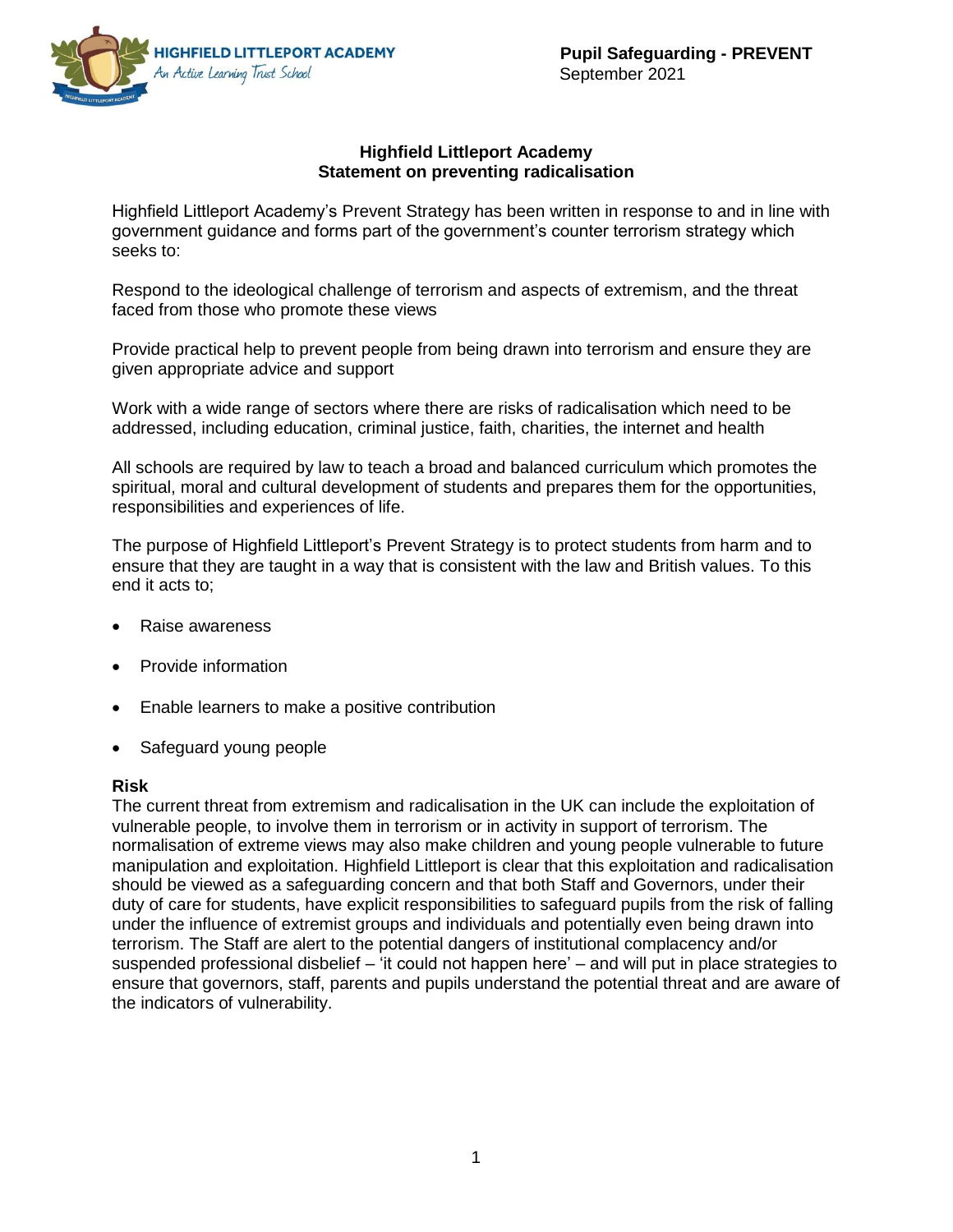

In discharging this duty of care, the school seeks to protect children and young people against the messages of all violent extremism delivered using any means or medium to express views which:

- Encourage, justify or glorify political, religious, sexist or racist violence
- Belong to rigid and narrow ideologies that are intolerant of diversity and so leave those who hold them vulnerable to future radicalization
- Seek to provoke others to terrorist acts
- Encourage other serious criminal activity or seek to provoke others to serious criminal acts
- Foster hatred which might lead to inter-community violence in the UK.

## **What has already been done to address this risk?**

Within our school, children participate in a curriculum that promotes active learning and develops personal thinking skills. The focus on active learning and questioning enables students to explore social and emotional aspects of learning throughout the curriculum. The school actively promotes diversity and shared values between the local school communities, the community local to each individual school, the national and global community. We do this by celebrating our own school values. These values form the basis of our students understanding of wider communities and this is embedded throughout school life.

The schools challenge all prejudices recognising students who are at risk of isolation. The emphasis on pastoral care, the use of school agreed policies, school assemblies, our bespoke PSHE Scheme of Work and enrichment activities ensure that the schools are a safe place to learn and socialise.

The school has already undertaken a range of activities / initiatives to raise awareness of the issues with both staff and pupils and to ensure that the school community understands what to do and who to go to if they have any concerns around the potential radicalisation of a member of the school community. These include:

- The Designated Person for Safeguarding has attended the Prevent Strategy training run by the Local Authority and the Police.
- A staff session on Prevent Training, designed to increase confidence in identifying pupils at risk of being drawn into terrorism on a yearly basis
- A plan for some governors to attend similar training
- IT filtering systems are used both passively to block users from accessing inappropriate websites/fora and proactively to identify the use of a library of key words by users of school equipment which can then be acted on quickly and effectively
- A Prevent Single Point of Contact (SPOC) has been identified to take the lead within the organisation for safeguarding in relation to protecting individuals from radicalisation and involvement in terrorism. Within Highfield Littleport this is Yvonne Skillern, Head of School.